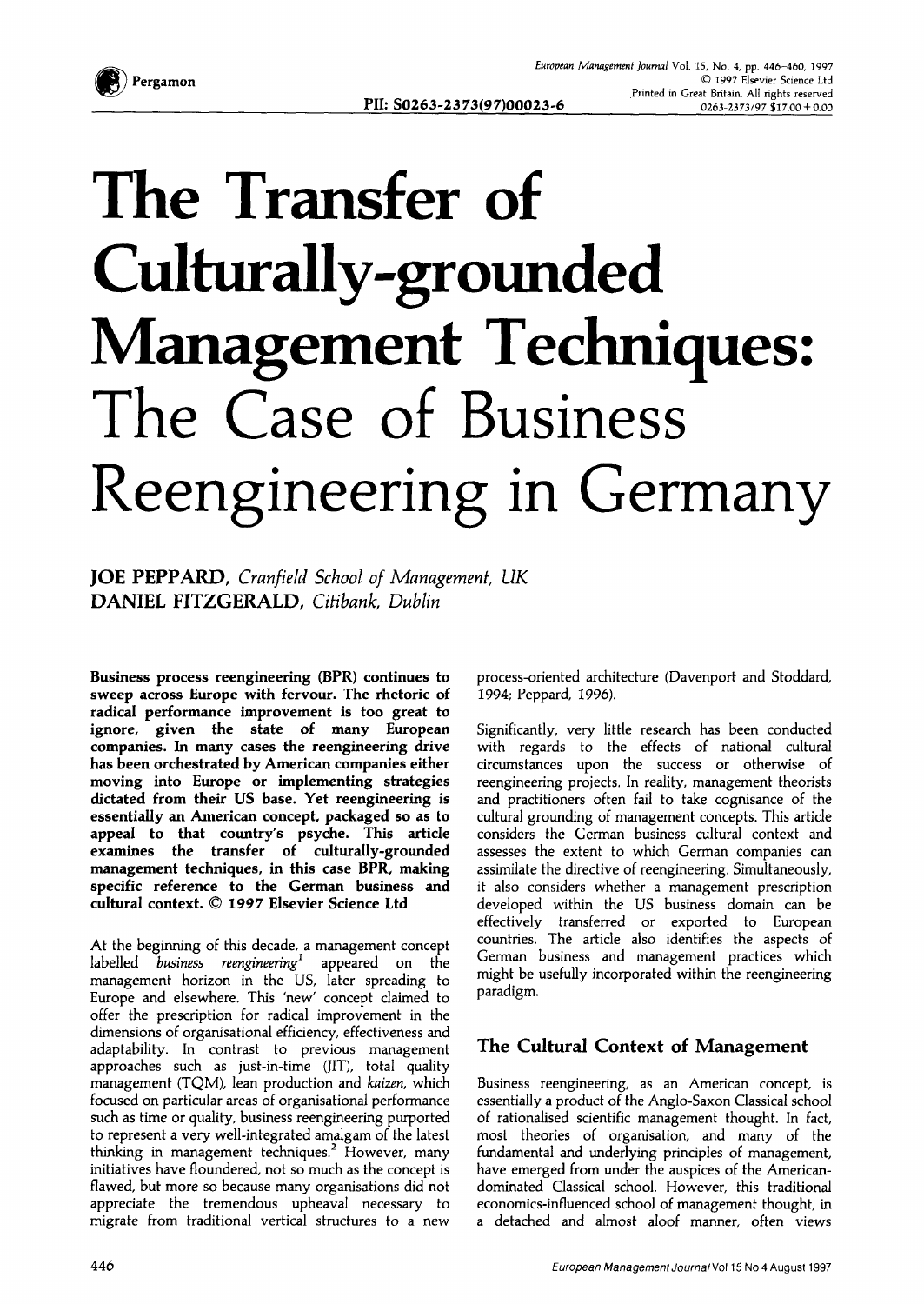organisations as machine-like constructions without internal politics, personalities or people. Human beings are perceived as company 'resources' or factors of production, and managers as detached and highly rational economic agents whose attention is solely focused upon profit maximisation.

However, in reality management is a rather social, political and culturally-determined process. Furthermore, business takes place in a very diverse world, with a mosaic of vastly different cultures (both corporate and national) and social systems, which results in a wide variety of management practices. In other words, management practice is very much embedded in, as well as determined and facilitated by, the social, economic and cultural environment in which it takes place.<sup>3</sup> To a certain extent, the validity of a particular management theory or practice may well be limited to that theory's country or cultural centre<sup>4</sup> of origin. By the same token, it is unlikely that there can ever be a universal management theory or 'one true way' to organisational design which applies with equal efficacy to all cultural and organisational contexts. Moreover, the worldwide success of Japanese and South Korean firms using techniques at odds with conventional management thought has drawn the generally accepted wisdom and universal validity of the hegemonic American business schools into question. Hence, it could prove a fatal mistake to simply imitate, import and apply an Anglo-Saxon management philosophy to an organisation which is based in a significantly different business culture without a clear and thorough understanding of that country's and that organisation's social, cultural and management nuances.<sup>5</sup>

At this juncture, the reader may well question the 'Americanness' of the reengineering discipline. After all, a number of European consultants and academics have conducted research and published books in this area. However, a brief survey of the concept's origins and short history will underline that business reengineering is in essence an American-created concept originally intended for use in the US business environment.

## **Business Reengineering: Made in the USA**

The concept Business Reengineering<sup>6</sup> first surfaced during Massachusetts Institute of Technology's (MIT) extensive research programme *Management in the I990s,*  which examined the role that IT would play in organisations in the 1990s. Simultaneously, researchers and consultants at the Index Group (now CSC Index) were conducting parallel research on the link between technology and business change. In the Summer of 1990, Thomas Davenport and James Short published a paper, 'The new industrial engineering: information technology and business process redesign', in the *Sloan Management Review.* Following the success of Michael Hammer's article in the *Harvard Business Review,* 'Reengineering Work' (1990), and his bestseller written with co-author James Champy, *Reengineering the Corporation* (1993), the reengineering philosophy found itself very much in the focal point of American management thinking.

One only has to glance through the opening pages of the original edition of Hammer and Champy's bestseller to realise that the clever marketing and rhetoric associated with the concept is tailor-made to the specific needs and characteristics of the American business culture. Reengineering is proposed as a kind of organisational vehicle used in order to emerge victorious from the competitive battle with the Japanese. Business reengineering is praised as a sort of secret formula, the American retort to Japanese concepts such as TQM, JIT and *kaizen,* and a means to return to former glories: 'the alternative is for corporate America to close its doors and go out of business ... Reengineering isn't another imported idea from Japan' (Hammer and Champy, I993: 1-2). Furthermore, Hammer and Champy's rhetoric appeals to the old reliable American virtues and plays upon the ideals of the 'American Dream', and claims that the American culture is uniquely suited to the reengineering approach.

*Reengineering capitalizes on the same characteristics that made Americans such great business innovators: individualism, self-reliance, a willingness to accept risk and a propensity for change. Business reengineering, unlike management philosophies that would have* 'us' *like 'them' [the Japanese], doesn't try to change the behaviour of American workers and managers. Instead, it takes advantage of American talents and unleashes American ingenuity. (Hammer and Champy, 1993: 2-3)* 

In its purest and most radical form, business reengineering possesses many key features, which can be clearly identified as unambiguous examples of the American-dominated classical school of management thought. In its original conceptualisation, it is resultsoriented and hence strong on prescription, yet weak on implementation (Peppard, 1996). In its 'pure' form, reengineering's key tenets included: 7

- An emphasis upon forceful top-down change driven by an omnipotent senior executive.
- The requirement of 'clean-sheet' change ignoring existing managerial, cultural and organisational circumstances.
- $\bullet$  The blatant disregard of the wide-ranging and longterm impact of change and technology on society and business practices.
- $\triangle$  A ruthless, intolerant approach to employee resistance.<sup>8</sup>
- $\triangle$  A revolutionary, aggressive almost violent tone is closely associated with the evangelical rhetoric of many proponents.
- $\triangleleft$  The patent neglect of the human implications of radical organisational change.

Hence, business reengineering's applicability to Germany certainly cannot be assumed or taken for